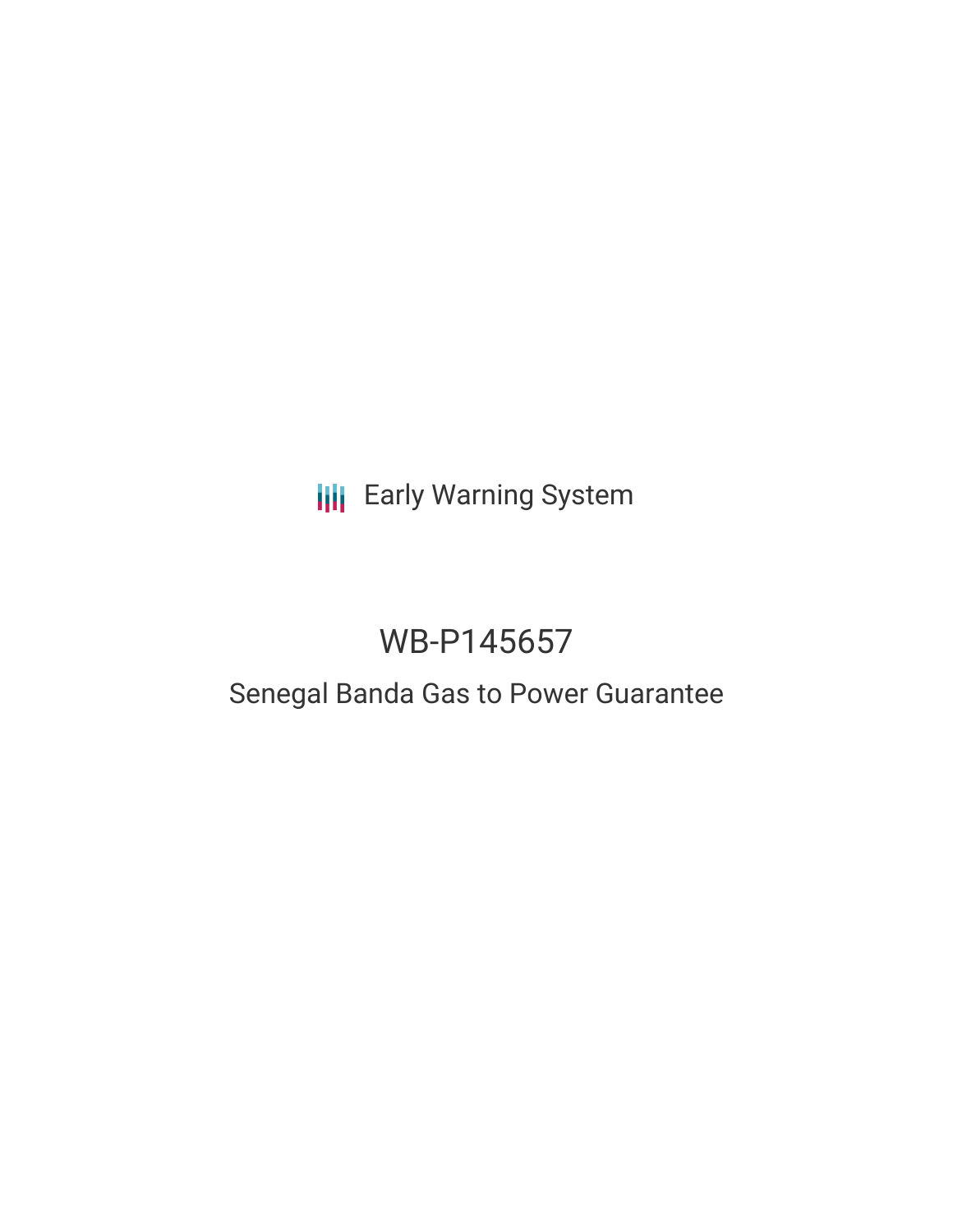

## **Quick Facts**

| Countries                               | Mali, Mauritania, Senegal                                                                                                    |
|-----------------------------------------|------------------------------------------------------------------------------------------------------------------------------|
| <b>Specific Location</b>                | Kayes, Senegal River, Tasiast, Nouadhibou, Nouakchott                                                                        |
| <b>Financial Institutions</b>           | World Bank (WB)                                                                                                              |
| Status                                  | Active                                                                                                                       |
| <b>Bank Risk Rating</b>                 | Α                                                                                                                            |
| <b>Voting Date</b>                      | 2014-05-29                                                                                                                   |
| <b>Borrower</b>                         | REPUBLIC OF SENEGAL - MINISTRY OF FINANCE                                                                                    |
| Sectors                                 | Energy                                                                                                                       |
| <b>Potential Rights Impacts</b>         | Cultural Rights, Healthy Environment, Housing & Property, Labor & Livelihood, Right to Food, Right to Health, Right to Water |
| Investment Amount (USD) \$99.00 million |                                                                                                                              |
| <b>Project Cost (USD)</b>               | $$99.00$ million                                                                                                             |
|                                         |                                                                                                                              |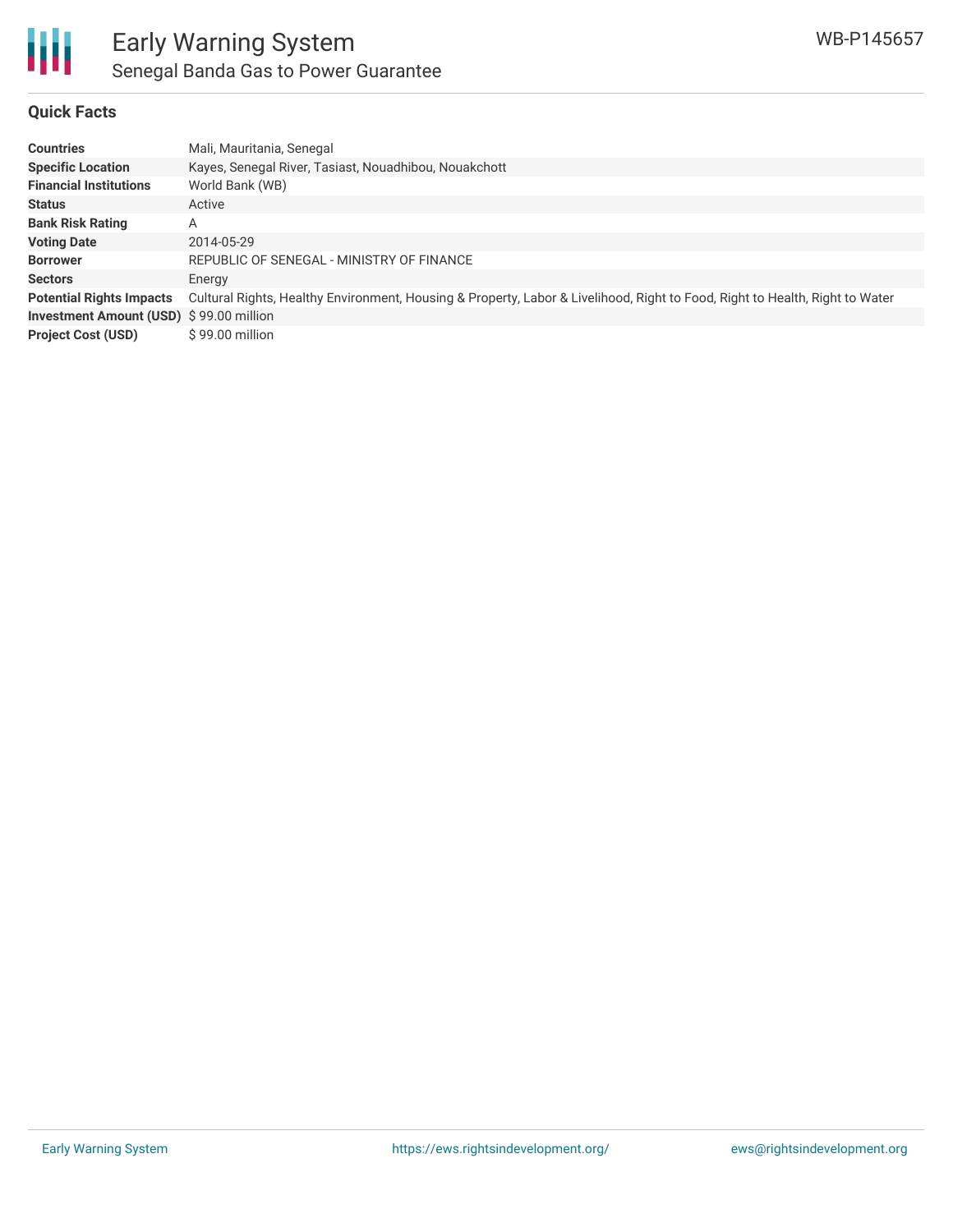

## **Project Description**

According to Bank documents, the purpose of this project is "to enable production of natural gas for generation of electricity to reduce the cost and increase the supply for Mauritanian households and industry, and enable regional integration through exports of electric power from Mauritania to Senegal and Mali." The project will:

- develop pipelines
- a gas field
- and the construction of power plants.

According to bank documents, The Banda Gas-to-Power Project involves the development of (a) an upstream offshore gas field (the Banda gas field located55 km off the coast of Mauritania in the North Atlantic Ocean), offshore and on-shore pipelines with a gas processing facility, and (b) the downstream construction of two power plants near Nouakchott in Mauritania and transmission lines to Nouadhibou and Tasiast in the North, all the way down to Senegal to the south. The Banda Gas-to-Power Project aims to develop natural gas resources from the Banda gas field, which will function as the primary fuel source for generated power that will serve Mauritania's domestic, residential, and industrial sectors. The project should also export power to Senegal and Mali. Bank documents further state "Exports to Mali will not require the construction of new transmission infrastructure."

According to Bank documentation, The Mauritanian government "intends that the Banda gas will be used primarily to feed a 300MW power plant in Nouakchott by 2015/16. The project envisions a new transmission line connecting Nouakchott to Nouadhibou and Tasiast (site of the Kinross gold mine). The project could export 80-100 MW to Senegal and Mali through the existing OMVS (The Organisation de Mise en Valeur du fleuve Senegal transmission line links the power networks of Mali, Senegal, and Mauritania to the Manantali hydropower plant in Mali) transmission line. These exports are the object of ongoing discussions between the governments of Mauritania, Senegal and Mali. Power generation may be developed in two phases: a first dual fuel power plant of up to 180 MW that can run on either heavy fuel turbine plant of up to 120 MW. Current estimates indicate that the first phase could start generation by the end of 2014, whereas the second phase would start operating in 2016."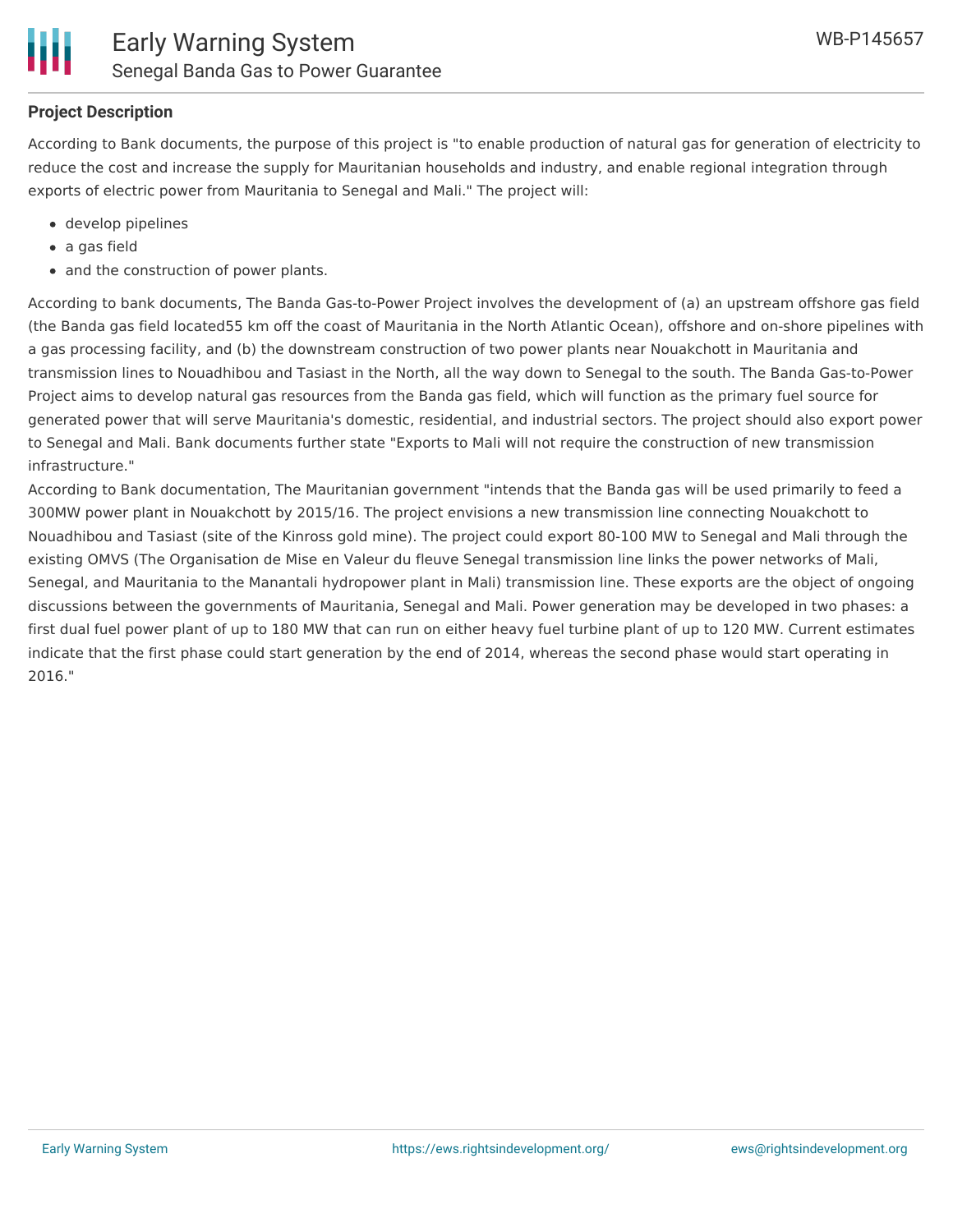## **Early Warning System Project Analysis**

## **RISK CATEGORIZATION**

This project is categorized as a category \*A\*

With seven triggered environmental and social safeguards, including involuntary resettlement, the World Bank concluded that the project should be categorized as a Category \*A\* project, the highest possible rating in terms of environmental and social impacts.

The following performance standards were triggered:

### PS1: Assessment and Management of Environmental and Social Risks and Impacts

A full environmental impact assessment is under way because of the nature of the risks of the construction of this project. Some of the risks include: vessel collision risk,

economic displacement through loss of access to fishing grounds (in the unlikely event of a spill), water and sediment contamination, discharges of commissioning fluids, noise, habitat loss and impacts to marine and coastal habitats and species, well blowout and pipeline rupture, soil erosion, hazardous materials and waste generation and air emissions (including CO2). According to World Bank documentation \*The generation of liquid effluents and the risk of accidental spillage of fuel or chemicals may generate potential impacts on surface and groundwater. All water discharges associated with the project will be treated in an oil/water separator and evaporated (process water and

regeneration of demineralization installations) or treated in a septic tank and left to seep into the ground (domestic effluent). Given the low volume of effluent expected, the lack of surface water in the vicinity of the project sites, and the natural protection of important groundwater aquifers,\* the bank maintains, \*impacts should be limited.\* Noukachott is the most populated city in Mauritania with a population of over 558,000, which makes the 20 kilometer distance between the city and the offshore drilling facility a potential threat to the livelihoods of many.

While the bank does not provide the actual percentage of possibility, World Bank documents state \*The risk of a fuel oil (diesel) spill into the marine environment is inherent in all offshore activities. The likelihood (probability) of significant spills, ie those that can reach the coastline or other sensitive areas is very low with most spills being very small and having only limited environmental effects. Considering that the Banda Gas development wells are only targeting gas bearing formations, not oilbearing formations, the assessment does not consider modeling for spills resulting from accidental well blowouts.\*

## PS2: Labor and Working Conditions

According to bank documentation \*The clients will establish safe and healthy working conditions for their employees, promote fair treatment, non-discrimination and equal opportunity, promote compliance with national employment and labor laws, protect workers, especially vulnerable groups, will not employ children and avoid the use of forced labor. Adequate Environmental, Health and Safety Plans will be prepared and implemented by Tullow, SPEG and their contractors and subcontractors, as well as SOMELEC, for the Mauritania segment of the South High Voltage Line.\*

#### PS3: Resource Efficiency and Pollution Prevention

According to bank documentation \*The clients will avoid or minimize impacts on human health and the environment by reducing pollution from project activities (waste management plans will be prepared as part of the EMPs in the case of the upstream component). The clients will promote more sustainable use of natural resources, such as water and energy, and reduce project-related greenhouse gas (GHG) emissions.\* World Bank documents further state \*Best practice and good operation management will be applied to enhance efficiency and where possible minimize CO2 emissions.\* World bank documents also identify \*Greenhouse gas reduction strategy with focus on optimisation of overall energy efficiency and reduction in flaring and venting: as a mitigation and management measure for greenhouse gas emissions. It is unclear of as to whether these are the best technologies available as the document does not specify.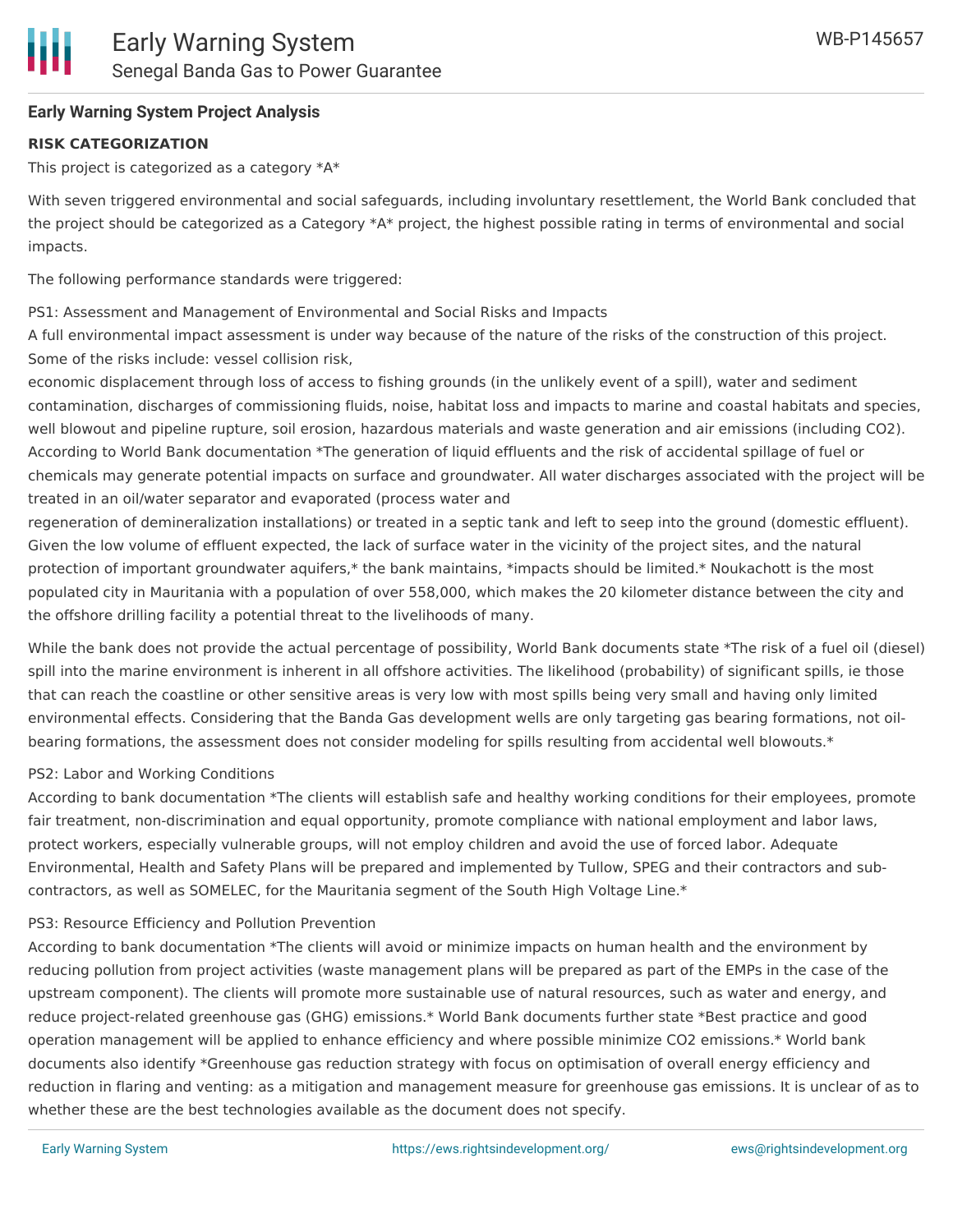# **People Affected By This Project**

# **ENVIRONMENTAL AND HUMAN RIGHTS ASSESSMENT**

## **Right to a Healthy Environment**

The first principle of the 1972 Stockholm declaration states \*Man has the fundamental right to freedom, equality and adequate conditions of life, in an environment of a quality that permits a life of dignity and well-being, and he bears a solemn responsibility to protect and improve the environment for present and future generations.\*

This project requires the construction of power plants and a line that will run from Mauritania to Senegal and Mali. The drilling alone has the potential of having detrimental impacts on the environment]. World Bank documents, however, state \*The majority of these impacts from the drilling, completion, installation, and commissioning activities were assessed as being Negligible or Minor\*. Still, \*\*the potential impacts resulting from an unlikely spill or hydrocarbons at sea were assessed as moderate. These would be assessed with an accidental loss of fuel from mobile offshore drilling unit of the supply vessels used in the drilling subsea, subsea installation, or pipelay phases.\*

While the possibility of an oil spill exists, World Bank documents claim \*Tullow's proposed emergency response procedure would likely prevent the majority of diesel reaching the shoreline.\* It is also believed that that drilling should not affect sea users and sea life because all drilling will occur \*at a distance of 55km away from the coast.\* It is noted, however, that drill cuttings discharge offshore could cause elevated levels of total suspended solids concentration and depositional thickness. The environmental impact assessment claims that it should be \*short term and dissipate rapidly as a result of the dispersion capacity of the local marine environment.\*

World Bank documentation further states that in order to prevent and train for fire outbreaks \*Emergency response plans and teams have been established to address reagent and fuel spills, fires, and accidents requiring medical attention.\* Mitigation and management measures in Bank documents include: \*Active fire protection; Gas leak detection devices; Development of a fire and life safety plan for workforce; Coordination with local authorities for external emergency response; 300m exclusion zone without permanent infrastructure (except Project infrastructures) around the gas treatment plant; Markers will be provided to prevent accidental excavation damage to the pipeline, and umbilical 60 m exclusion zone with no permanent infrastructure on both sides of the pipeline; Periodic monitoring of the onshore part of the pipeline to reduce the likelihood of any intentional damage to it.\*

There will also be the prevalence of hazardous materials that will impact the environment due to the construction of the project. The hazardous materials include: batteries, chemical residues, clinical and medical waste, oil filters, oil rags and absorbents, and used oil. Likewise, the development of this project will generate varying amounts of air pollutants and greenhouse gas emissions from combustion sources such as generators and thrusters on the Mobile Offshore Drilling Unit, diesel engines on the support and installation vessels and flare emissions from the gas plant will thus increase yields of greenhouse gas emissions within the communities which overlaps with the right to a healthy environment.

The following questions should be raised to determine whether or not these communities have had violations of human rights due to the construction of this project:

- Has the government provided information on an environmental action plan in place for reducing the ecological effects on local communities after the construction of this project?
- What options do you have (legal or otherwise) if the environmental impacts of the proposed operations become a problem for local communities?
- Do you feel that your natural environment (air, water, land, animals, and plants) has changed since the start of the investment project?
- Where will solid waste, hazardous waste, and other waste products be disposed of and what impact is this likely to have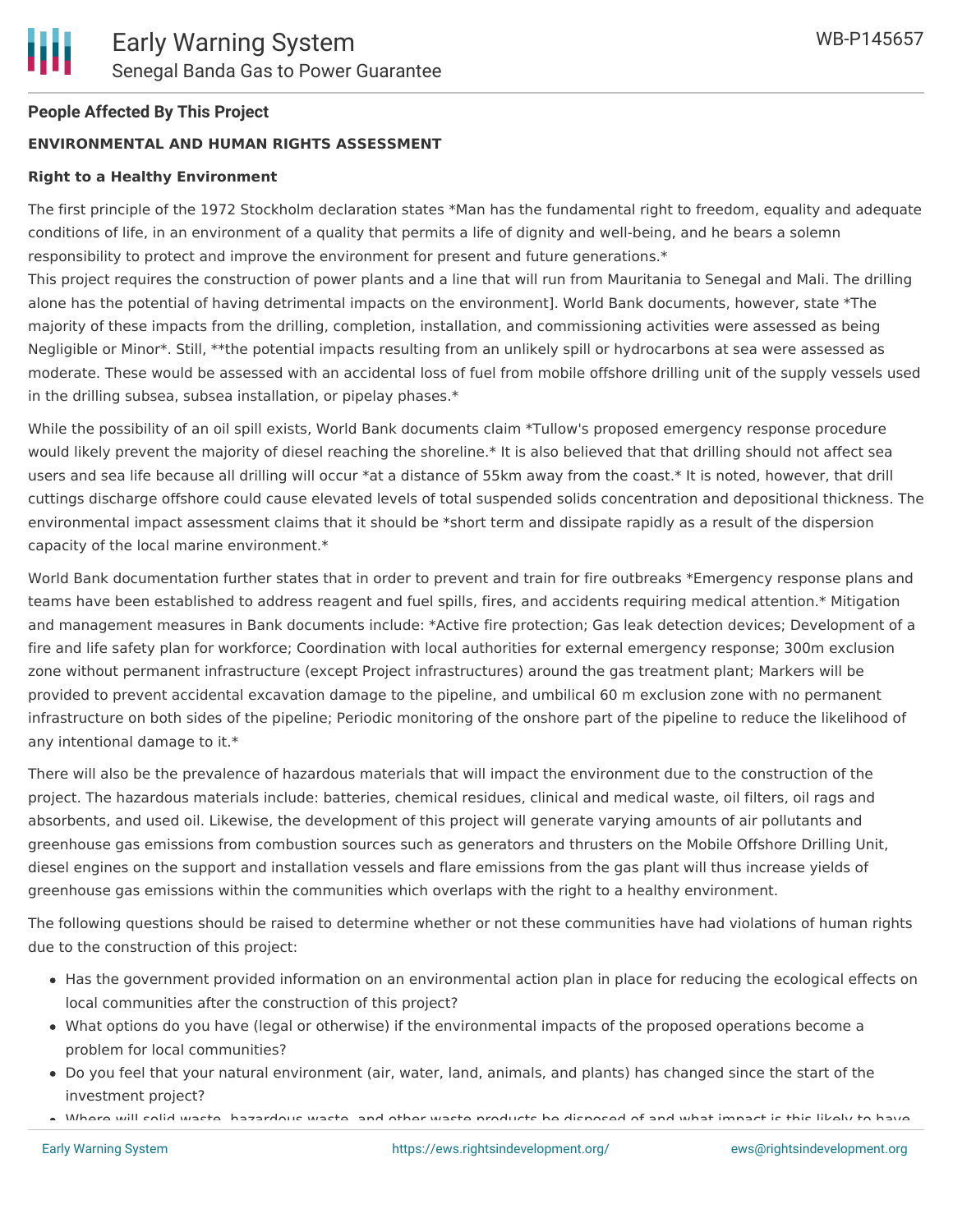## **Investment Description**

World Bank (WB)

The borrowers are the Republic of Senegal, The Islamic Republic of Mauritania, and the Republic of Mali. The Guarantor is the International Development Association and the Multilateral Investment Guarantee Agency of the World Bank. Gas Joint Venture Partners, Society de Production de Electricita partir du Gaz (SPEG) and Society Mauritanienne de Electricita (SOMELEC) are sponsors and beneficiaries of the investment. To date, there have been no complaints filed against the World Bank for the construction of this project.

There have not been any complaints filed to the World Bank Inspection Panel regarding Bank-supported projects in Senegal, Mauritania, and Mali to date ( have not, (but there are previous human rights abuses in these countries that have been documented by various organizations, some of which are summarized below).

Tullow Oil is considered an Independent Finance Corporation involved with the design, development, and the operation of all constructed facilities. Tullow Oil has its own environmental standards that are applicable to all of its operations. Tullow Oil has four key areas with a set of its own project tools to support the delivery of the finished product. The four areas are: Biodiversity, Greenhouse Gases, Resource Management, and Social-economic aspects. With the issue of biodiversity in mind, Tullow Oil seeks to avoid negative impacts to biodiversity. With greenhouse gases, Tullow Oil aims to promote efficient use of energy and responsibility. With Resource management, Tullow Oil promotes the sustainable use of natural resources. Finally, Tullow Oil wants to avoid any potentially negative impacts on the socio-economic welfare of the local communities involved with the construction of various projects. According to bank documents, "Tullow always ensures compliance with national labor laws and Independent Finance Corporations (IFC) Performance Standard 2." Standards and policies are claimed to be reviewed on an on-going basis during projects to ensure that they are constantly updated and remain compliant with any defined standards. According to bank documents "Tullow's safety rules are designed to manage high risk activities that have the potential to have a negative impact on their staff, the environment, and the surrounding communities." Likewise, bank documents state "Tullow will prevent community disturbance through eliminating or reducing disruption at an acceptable level." It is worth noting that Mauritania "currently does not have any specific national standards and procedures for the regulation of noise." In fact, according to bank documents "no legal thresholds exist at this time during the drafting of the EIA" which refers to the Environmental Impact Assessment.

#### **PAST BANK FUNDING**

World Bank documentation states "The World Bank has approved 122 projects for Senegal totaling about US\$3.0 billion. The commitment value of 20 ongoing International Development Association (IDA)-financed operations is about US\$700 million equivalent, with an undisbursed balance of about US\$460 million. The 20 operations are in agriculture, rural development, infrastructure, environment, transportation, population/health/nutrition, social protection, energy/water, public and private sector development, and natural disaster management. Portfolio performance is discussed quarterly with the government."

Regarding Mauritania, World Bank documentation states "At present, the Bank's portfolio in Mauritania includes six International Development Association (IDA) funded operations, including two regional projects, representing a total commitment of \$165 million. The IDA portfolio is complemented by a number of trust funds, for a current total committed amount of \$25.5 million."

In regards to Mali, World Bank documentation states "The IDA portfolio in Mali amounted to US\$892.25 million composed of 21 operations, including seven regional operations. A breakdown of the portfolio by sector is as follows: Energy 25%; Transport 18%; Rural Development 25%; Public Sector Development 17%; Human Development 4%; Environment 7%, and Private Sector Development 4%."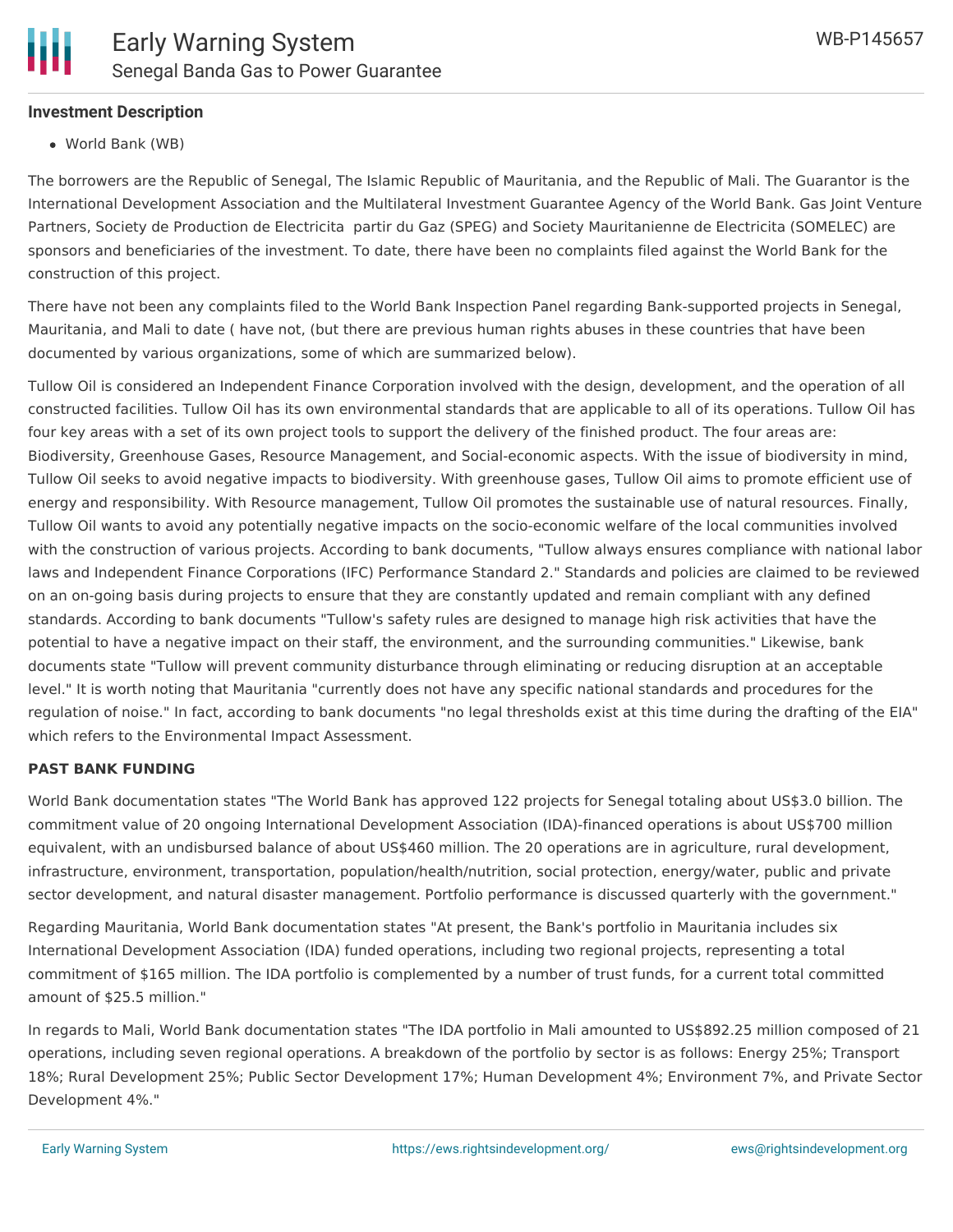

## **Contact Information**

Borrower Contact: Mamadou Amadou Kane Title: SPEG General Manager Email: pakpus@hotmail.com

### **CONSULTATION PROCESS**

According to the Environmental Impact Assessment, "Stakeholder engagement activities started during the scoping stage of the project and ran throughout the Environmental Impact Assessment. The objective was to ensure that sources of existing info and expertise are identified, legislative requirements are met and that stakeholder concerns and expectations are addressed. 26 consultation meetings were held with stakeholder groups or organizations from Nouakchott and coastal communities in July 2012 and between November 2012 and February 2013. A public consultation meeting attended by nearly 60 representatives of ministries, local governments, fishermen unions, and non-governmental organizations was held on 20th March 2013 in Nouakchott."

### **ACCOUNTABILITY MECHANISM OF WORLD BANK**

The World Bank Inspection Panel is the independent complaint mechanism and fact-finding body for people who believe they are likely to be, or have been, adversely affected by a World Bank-financed project. If you submit a complaint to the Inspection Panel, they may investigate to assess whether the World Bank is following its own policies and procedures for preventing harm to people or the environment. You can contact the Inspection Panel or submit a complaint by emailing ipanel@worldbank.org. You can learn more about the Inspection Panel and how to file a complaint at: http://ewebapps.worldbank.org/apps/ip/Pages/Home.aspx.